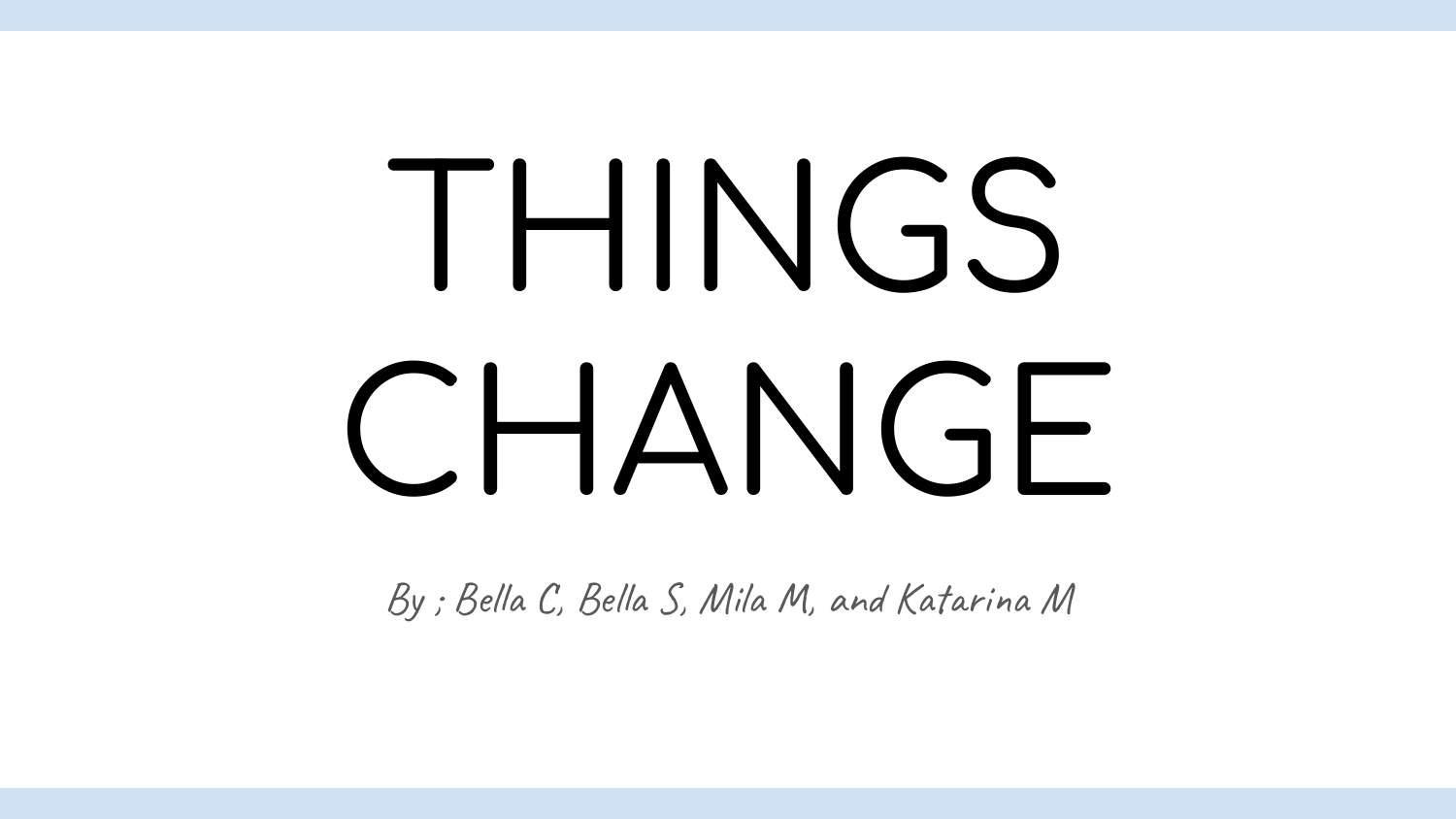## Theme and three sentence description

The theme we are proposing is THINGS CHANGE, and this idea is relevant because things are always changing, for example the new schedule, the construction, and the fact that some people went from online back to in-person school. The look of the yearbook would be like any standard notebook with lined paper and some doodles. We can carry the theme of Things Change throughout the yearbook by using the word Things Change and continuing the color palette.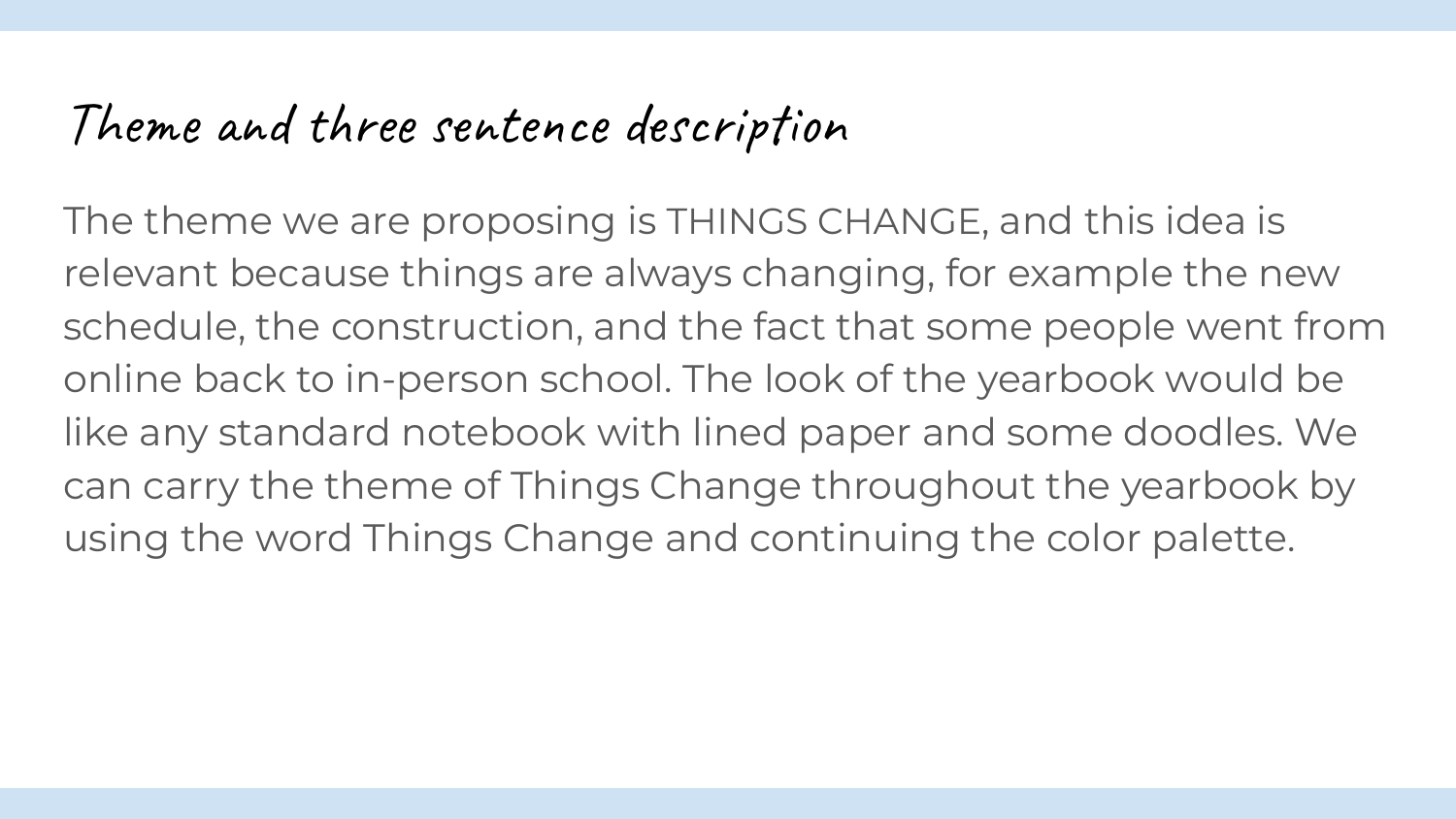

## **DIN Condensed** Caveat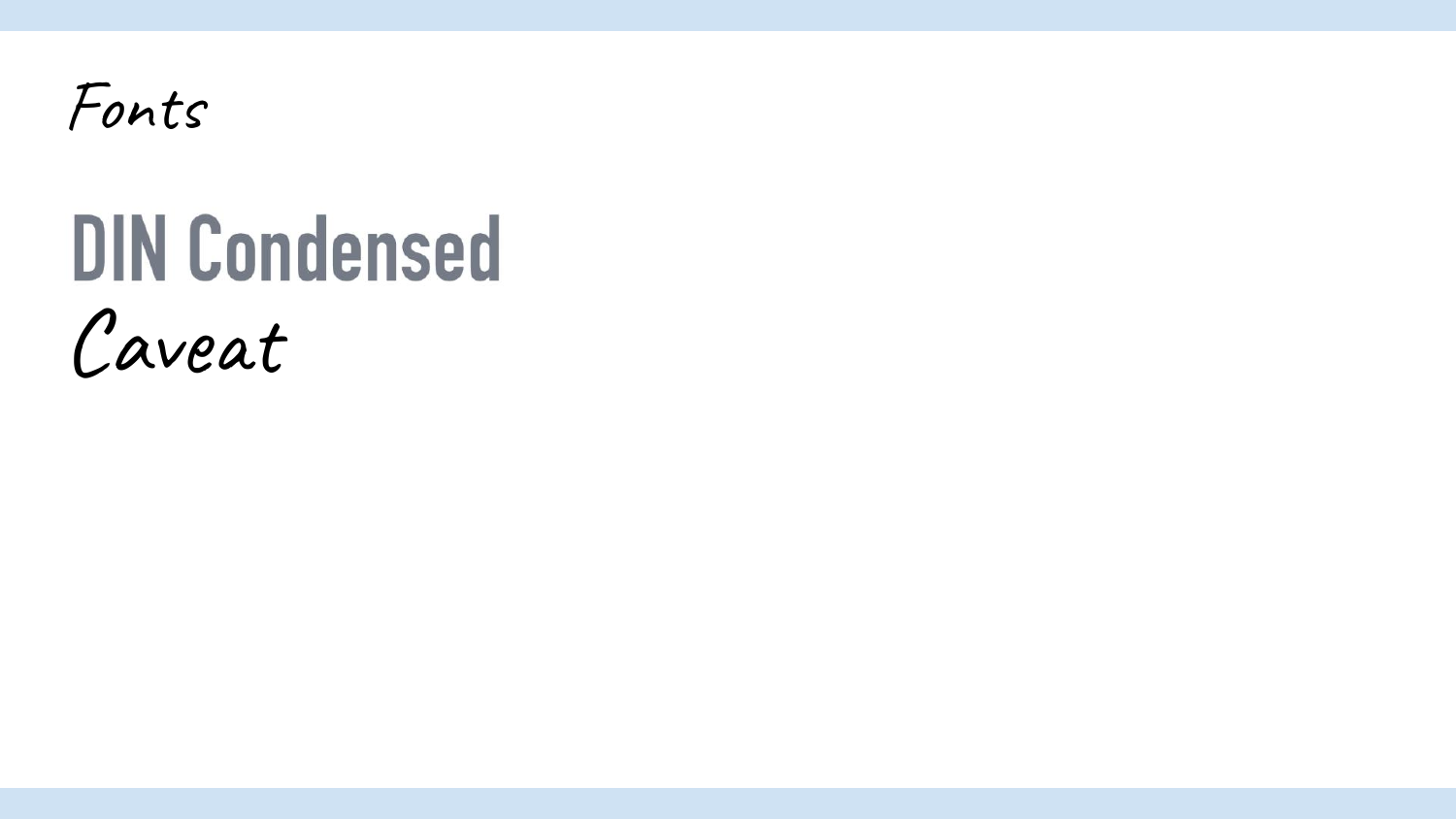**Color Palette**

Our main color pallet would be shades of blue, grey and pops of red, and whichever color the doodles are.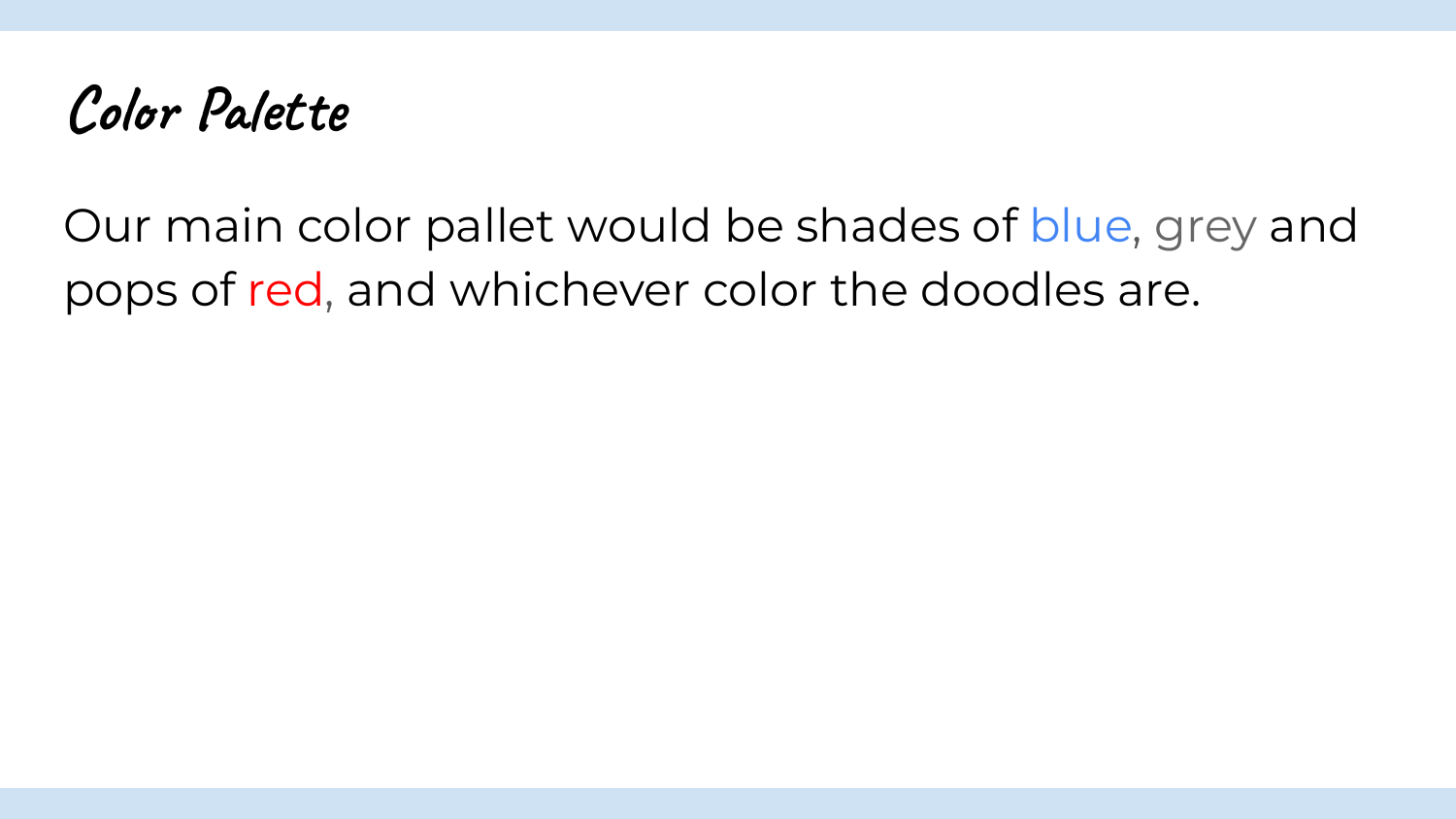**Original Cover Design**